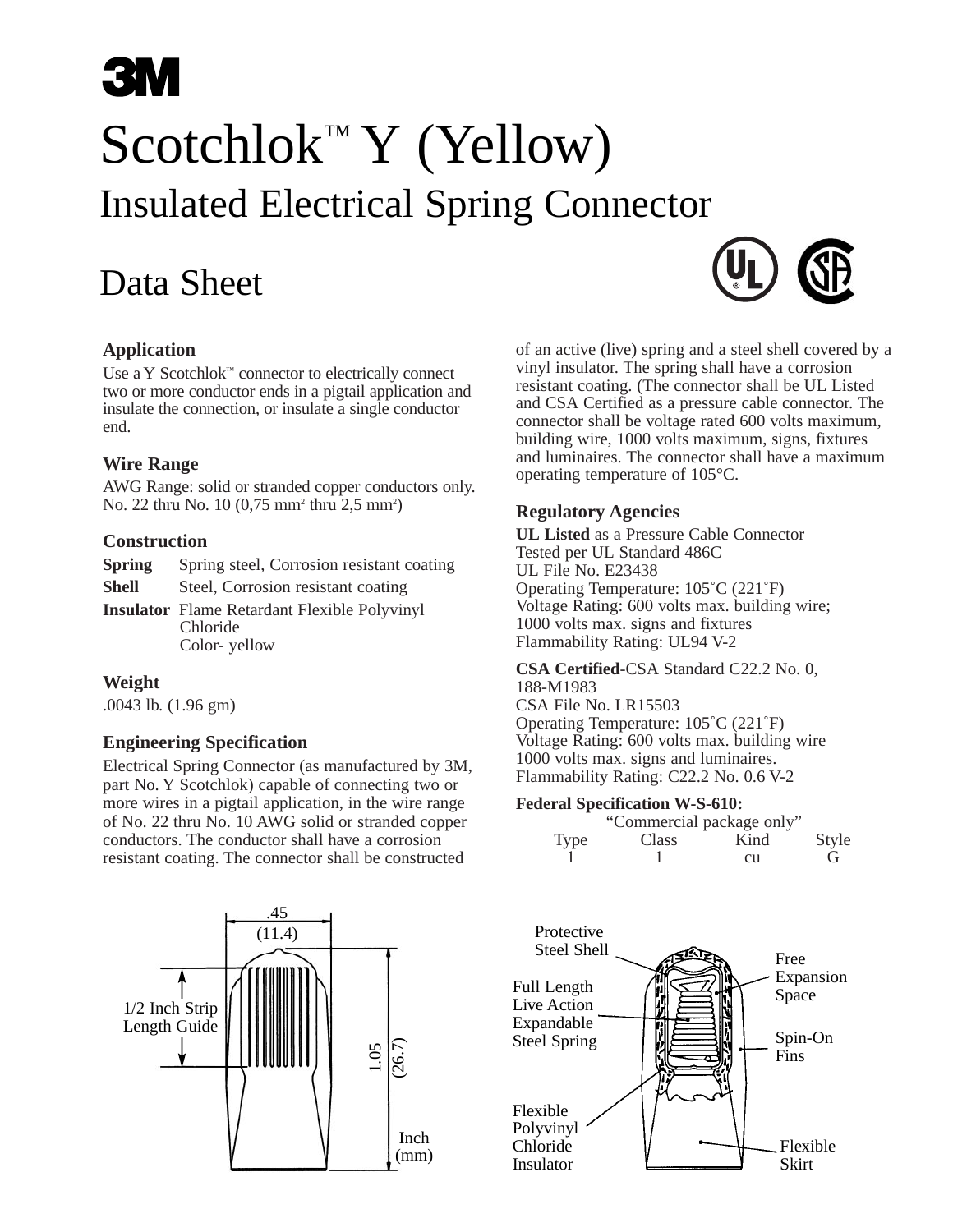# Scotchlok™ Y

AWG Wire Combinations Copper to Copper Conductors

| 22<br><b>STR</b>              | 1<br>$\overline{\mathbf{c}}$<br>3<br>4               | $\Box$<br>0 0 0<br>0 0 0 0<br>00000                                    |                                                                                                            |                                                                       |                                                                  |                                                                               | with insulation thickness<br>such as TW and THHN.<br>UL Listed single wire terminations: |                                                          |                                                                                         |                        |                                                             |                  |                          |
|-------------------------------|------------------------------------------------------|------------------------------------------------------------------------|------------------------------------------------------------------------------------------------------------|-----------------------------------------------------------------------|------------------------------------------------------------------|-------------------------------------------------------------------------------|------------------------------------------------------------------------------------------|----------------------------------------------------------|-----------------------------------------------------------------------------------------|------------------------|-------------------------------------------------------------|------------------|--------------------------|
|                               | 5                                                    | 00000                                                                  |                                                                                                            |                                                                       |                                                                  |                                                                               | No: 10, 12 and 14 AWG                                                                    |                                                          |                                                                                         |                        |                                                             |                  |                          |
| 22<br><b>SOL</b>              | 1<br>2<br>3<br>4<br>5                                | $\Box$<br>00 O<br>0000<br>00000<br>00000                               | ם ם<br><b>000</b><br>0000<br>0000<br>$\Box$ $\Box$ $\Box$                                                  |                                                                       |                                                                  |                                                                               | All wire combinations<br>are 600 volts<br>CSA Certified                                  |                                                          |                                                                                         |                        |                                                             |                  |                          |
| $20\,$<br><b>STR</b>          | 1<br>$\overline{\mathbf{c}}$<br>3<br>4<br>5          | $\Box$<br>0000<br>0000<br>$\Box$<br>$\Box$                             | 0 O<br>0000<br>0000<br>$\begin{array}{c} \square \quad \square \quad \square \end{array}$<br>$\Box$ $\Box$ | $\Box\quad \Box\quad \Box$<br>0000<br>0000<br>00 O<br>$\Box$          |                                                                  |                                                                               |                                                                                          |                                                          |                                                                                         |                        |                                                             |                  |                          |
| 20<br>SOL                     | 1<br>$\overline{\mathbf{c}}$<br>3<br>4<br>5          | <b>00</b><br>0000<br>0000<br>$\Box \quad \Box \quad \Box$<br>$\Box$    | 0 O<br>0000<br>0000<br><b>000</b><br>$\Box$                                                                | $\Box$ $\Box$ $\Box$<br>0 O O<br>00 D<br>$\Box$<br>□                  | 000<br>0 O O<br>$\Box$ $\Box$ $\Box$<br><b>00</b><br>ο           |                                                                               |                                                                                          |                                                          |                                                                                         |                        |                                                             |                  |                          |
| 18<br><b>STR</b>              | 1<br>$\overline{\mathbf{c}}$<br>3<br>4<br>5          | 0 O O<br>0000<br>$\Box$ $\Box$ $\Box$<br>$\Box$<br>о                   | 0 0 D<br>0000<br>$\Box \quad \Box \quad \Box$<br>$\Box$<br>о                                               | <b>000</b><br>0 0 0 0<br>0 O O<br>0 D<br>о                            | 0 O O<br>0000<br>0 0 0<br>0 O<br>о                               | o<br>$\bullet$ $\bullet$ $\Box$<br>$\bullet$ D<br>о                           |                                                                                          |                                                          |                                                                                         |                        |                                                             |                  |                          |
| 18<br>SOL                     | $\uparrow$<br>$\overline{\mathbf{c}}$<br>3<br>4<br>5 | 0 0 0<br>0000<br>$\Box \quad \Box \quad \Box$<br>$\Box$<br>о           | $\Box$<br>0000<br>$\Box \quad \Box \quad \Box$<br>$\Box$<br>о                                              | $\Box$<br>0000<br>0 O O<br>$\Box$<br>□                                | 0 0 0<br>0000<br>0 0 D<br>ם ם<br>ο                               | $\bullet\bullet\;\Box$<br>$\bullet$ $\bullet$ $\Box$<br>$\bullet$ o<br>$\Box$ | $\bullet$ $\bullet$ $\Box$<br>$\bullet$<br>$\bullet$<br>$\bullet$<br>$\Box$<br>α         |                                                          | How to read this chart:<br><b>Example 1:</b><br>2 No. 16 str.<br>$+3$ No. 18 sol. $(5)$ |                        |                                                             |                  |                          |
| 16<br><b>STR</b>              | 1<br>$\overline{\mathbf{c}}$<br>3                    | $\bullet$ $\Box$                                                       | $\bullet$ $\bullet$ $\Box$<br>$\bullet$                                                                    | $\bullet$ $\bullet$ $\Box$<br>●□<br>e                                 | ◗◕◻<br>$\bullet$ O                                               | $\bullet$ $\bullet$ $\Box$<br>$\bullet$ o o                                   | $\bullet$ Dy<br>$\bullet$<br>●□□                                                         |                                                          |                                                                                         |                        |                                                             |                  |                          |
| 16<br><b>SOL</b>              | 1<br>$\mathbf{c}$<br>3<br>4                          | $\bullet$ o                                                            | $\bullet$ D                                                                                                | $\bullet\bullet$ $\Box$<br>$\bullet$<br>Δ<br>$\bullet$ $\Box$<br>о    | $\bullet$ $\bullet$ $\Box$<br>$\bullet$<br>$\bullet$ $\Box$<br>о | $\bullet$ $\bullet$ $\square$<br>$\bullet$ $\Box$ $\Box$<br>0 O               | $\bullet$ $\bullet$ $\square$<br>$\bullet$ $\Box$ $\Box$<br>ם ם                          | $\bullet\; \bullet$<br>$\bullet$ $\Box$<br>$\Box$ $\Box$ |                                                                                         |                        | <b>Example 2:</b><br>1 No. 14 str.<br>$+ 2$ No. 16 sol. (3) |                  |                          |
| 14<br><b>STR</b>              | $\mathbf{1}$<br>$\overline{c}$                       | $\bullet$ $\Box$<br>∙                                                  | $\bullet$ $\bullet$ $\Box$                                                                                 | $\bullet$ $\bullet$ $\Box$                                            | $\bullet\bullet\Box$                                             | $\bullet\bullet$ dd<br>$\bullet$ o o                                          | $\bullet$ $\bullet$ $\Box$<br>$\bullet$ 0 0                                              | $\bullet\;\bullet$<br>$\bullet$                          |                                                                                         |                        |                                                             |                  |                          |
| 14<br><b>SOL</b>              | $\mathbf{1}$<br>$\overline{c}$                       | $\bullet$ o                                                            | $\bullet$ D                                                                                                | $\bullet$ O                                                           | $\bullet$ 0                                                      | $\bullet\bullet$<br>$\bullet$ 0 0                                             | $\bullet$ o<br>$\bullet$<br>$\bullet$ o o                                                | $\bullet$<br>$\bullet$                                   |                                                                                         |                        |                                                             |                  |                          |
| $12$<br><b>STR</b>            | -1<br>$\overline{c}$                                 | $\bullet\bullet\bullet\;\mathbin{\Box}$                                | ●●●□                                                                                                       | ● ● ● □                                                               | $\bullet\bullet\bullet\circ$                                     | $\bullet\;\bullet$<br>$\bullet$                                               | $\bullet\bullet$<br>$\bullet$                                                            | $\bullet\bullet$<br>$\bullet$                            | ٠<br>●                                                                                  | $\bullet$<br>$\bullet$ | $\bullet$                                                   | ٠                |                          |
| 12 <sup>2</sup><br><b>SOL</b> | $\mathbf{1}$<br>$\overline{c}$                       | $\bullet\hspace{0.1cm} \bullet\hspace{0.1cm}\bullet\hspace{0.1cm}\Box$ | $\bullet\hspace{0.4mm}\bullet\hspace{0.4mm}\bullet\hspace{0.4mm} \Box$                                     | $\bullet\hspace{0.4mm}\bullet\hspace{0.4mm}\bullet\hspace{0.4mm}\Box$ | $\bullet\bullet\bullet\circ$                                     | $\bullet\bullet$<br>$\bullet$                                                 | $\bullet\bullet$<br>$\bullet$                                                            | $\bullet\bullet$<br>$\bullet$                            | $\bullet$                                                                               | $\bullet$<br>$\bullet$ | $\bullet$                                                   | $\bullet$        | $\bullet$                |
| 10 <sup>1</sup><br><b>STR</b> | $\mathbf{1}$                                         |                                                                        |                                                                                                            |                                                                       |                                                                  | $\bullet$                                                                     | $\bullet$                                                                                | $\bullet$                                                |                                                                                         |                        |                                                             |                  |                          |
| 10<br>SOL                     | $\mathbf{1}$                                         |                                                                        |                                                                                                            |                                                                       |                                                                  | $\bullet$                                                                     | $\bullet$                                                                                | $\bullet$                                                |                                                                                         |                        |                                                             |                  |                          |
|                               |                                                      | 1 2 3 4 5                                                              | 1 2 3 4 5                                                                                                  | 1 2 3 4 5                                                             | 1 2 3 4 5                                                        | 1 2 3 4                                                                       | 1 2 3 4                                                                                  | 12                                                       | 1 <sub>2</sub>                                                                          | 1 <sub>2</sub>         | 12                                                          | $\mathbf{1}$     | $\mathbf{1}$             |
|                               |                                                      | $22 \,$<br><b>STR</b>                                                  | $22\,$<br><b>SOL</b>                                                                                       | 20<br><b>STR</b>                                                      | 20<br><b>SOL</b>                                                 | 18<br><b>STR</b>                                                              | 18<br>SOL                                                                                | 16<br><b>STR</b>                                         | 16<br><b>SOL</b>                                                                        | 14<br><b>STR</b>       | 14<br><b>SOL</b>                                            | 12<br><b>STR</b> | $12 \overline{ }$<br>SOL |
|                               |                                                      |                                                                        |                                                                                                            |                                                                       |                                                                  |                                                                               |                                                                                          |                                                          |                                                                                         |                        |                                                             |                  |                          |



= 300 volts = 600 volts All wire combinations are 600 volt UL Listed when using conductors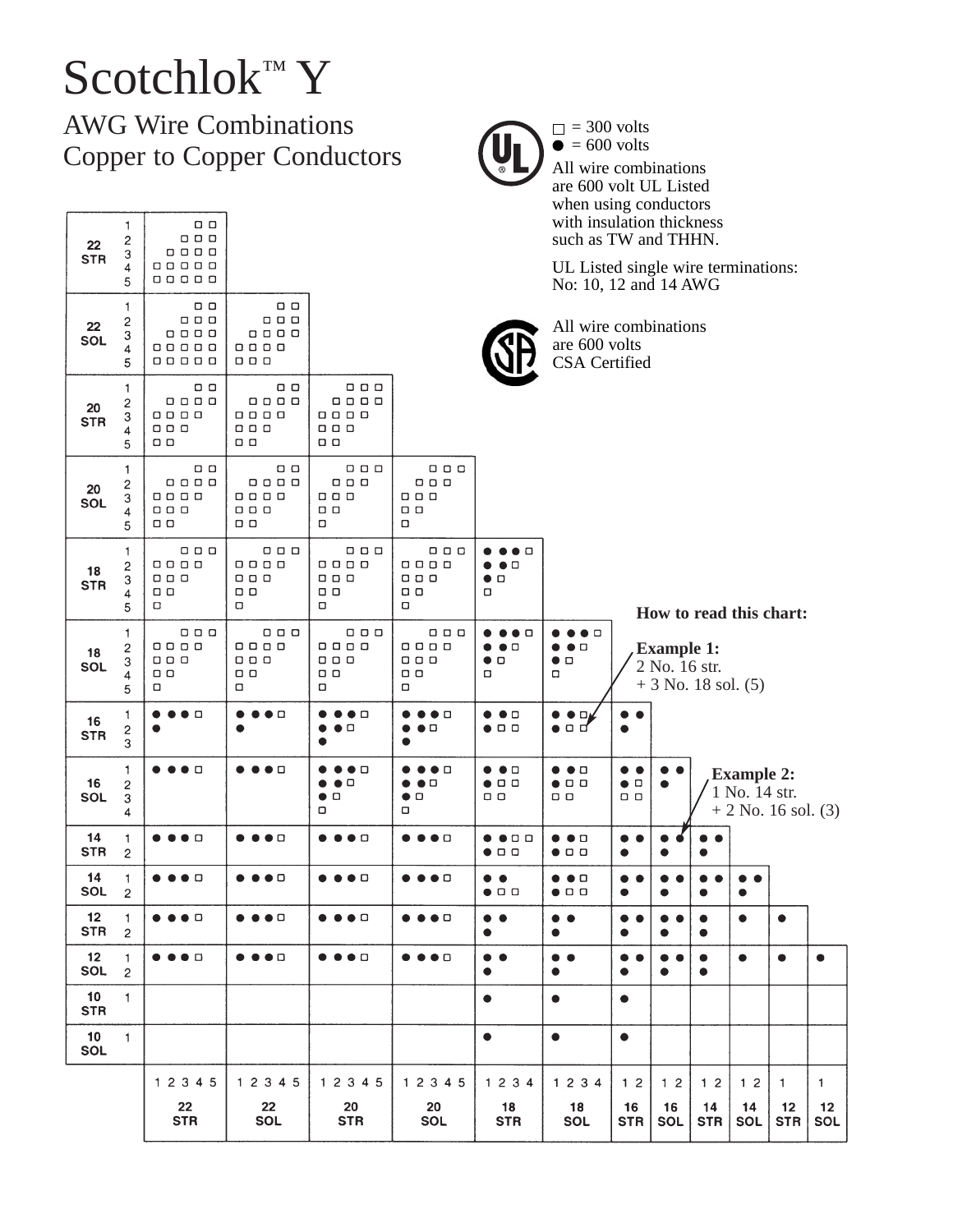#### **WARNING**

Turn power off before installing or removing terminal. All electrical work should be done according to appropriate electrical codes.

- 1. Strip wire insulation 1/2 inch (12.7 mm) from the end of the wires to be connected.
- 2. Firmly grasp wires, making sure insulation ends are even and tightly bundled. (wires may be twisted or untwisted). Slip connector over wire tips.
- 3. Turn connector onto wires in a clockwise direction until secure.
- 4. To remove, turn connector counter-clockwise.

### Metric Wire Combinations

#### **Copper Conductors Only**

| <b>Conductor Combinations</b> |                       |  |  |  |
|-------------------------------|-----------------------|--|--|--|
| Minimum                       | Maximum               |  |  |  |
| $2.0$ mm <sup>2</sup>         | $7.5$ mm <sup>2</sup> |  |  |  |

| <b>Conductor Combinations</b> |                        |             |  |  |  |
|-------------------------------|------------------------|-------------|--|--|--|
| Quantity                      | <b>Size</b>            | <b>Type</b> |  |  |  |
| $3-6$                         | $0.75$ mm <sup>2</sup> | sol/str     |  |  |  |
| $2 - 6$                       | $1.0$ mm <sup>2</sup>  | sol/str     |  |  |  |
| $2 - 4$                       | $1.0$ mm <sup>2</sup>  | sol/str     |  |  |  |
| $2 - 3$                       | $2,5$ mm <sup>2</sup>  | sol/str     |  |  |  |

Only AWG combinations are UL Listed or CSA Certified.